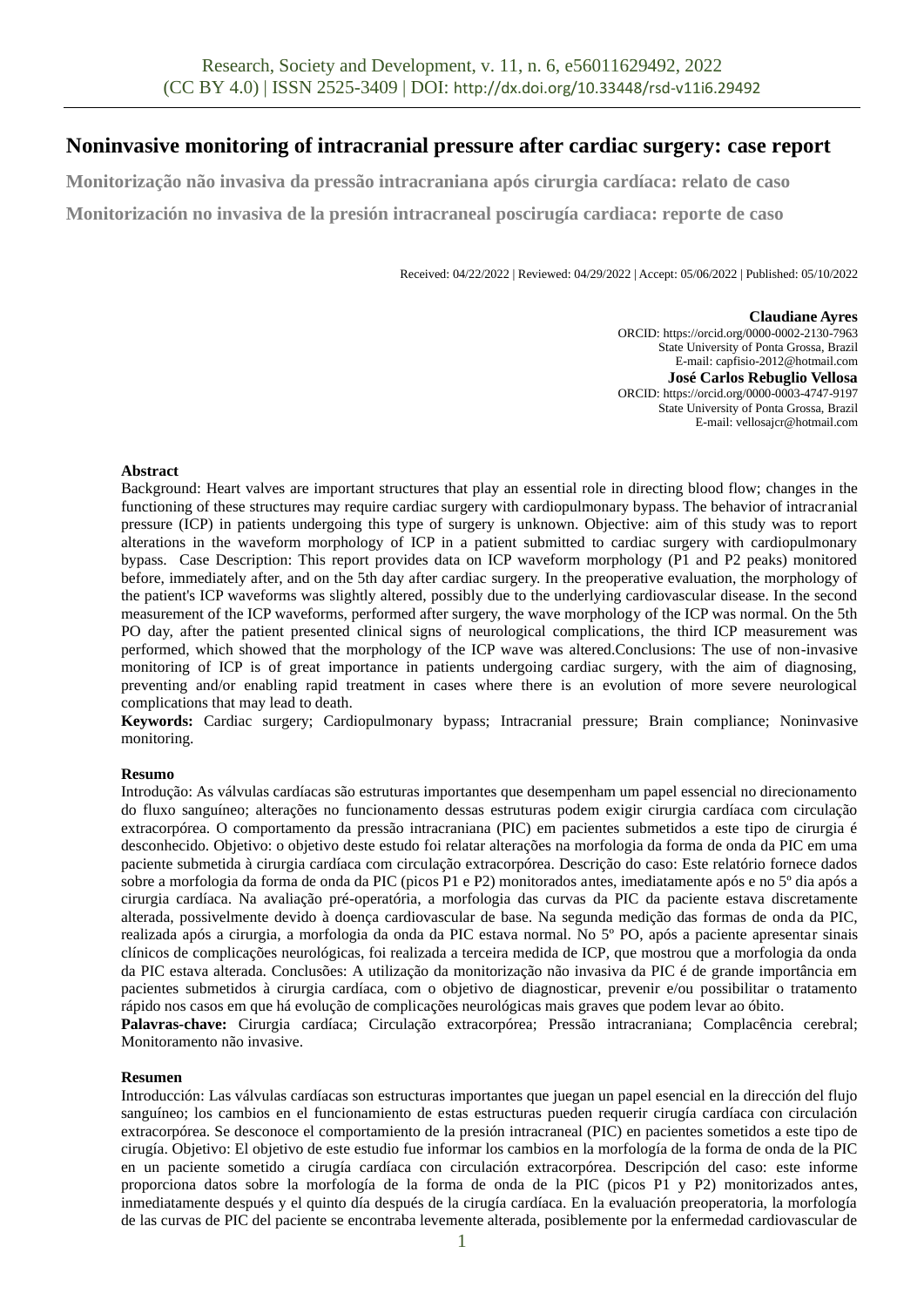base. En la segunda medición de las formas de onda de la PCI, realizada después de la cirugía, la morfología de la onda de la PIC fue normal. En el 5 PO, luego de que el paciente presentara signos clínicos de complicaciones neurológicas, se realizó la tercera medición de PIC, que mostró que la morfología de la onda de la PIC estaba alterada. Conclusiones: El uso de la monitorización no invasiva de la PIC es de gran importancia en los pacientes sometidos a cirugía cardiaca, con el objetivo de diagnosticar, prevenir y/o posibilitar un tratamiento rápido en los casos en los que exista una evolución de complicaciones neurológicas más graves que puedan conducir a la muerte.

**Palabras clave:** Cirugía cardiaca; Circulación extracorpórea; Presión intracraneal; Cumplimiento del cerebro; Monitorización no invasiva.

# **1. Introduction**

Heart valves are important structures that play an essential role in directing blood flow between the heart chambers and out of the ventricles (Aires, 2008). During systole, the atrioventricular valves prevent the return of blood from the ventricles to the atrium while during diastole, the semilunar valves prevent the return of blood from the aorta and pulmonary arteries to the ventricles (Gomes, 2005). If there is any change in the functioning of these valves, valve disease occurs, which is classified as valve insufficiency (there is regurgitation of blood due to loss of the ability of the valve leaflets to occlude the passage between chambers) or valve stenosis (the valves do not open properly, causing a reduction in the volume of ejected blood) (Buono, Silingardi, Guerra, 2003). For the treatment of valve diseases, valve repair or valve replacement (VR) surgery is often performed using cardiopulmonary bypass (CPB), which seeks to reconstruct valve function or replace the damaged valve by mechanical or biological prostheses or through the use grafts (Sociedade Brasileira de Cardiologia, 2011). In CPB surgery, a machine provides blood oxygenation and replaces the functions of the heart and lung during cardiac surgery (Silva & Bachur, 2005). The adverse effects of on-pump surgery are mainly caused by the systemic inflammatory response, which occurs as a result of contact of blood with the CPB circuit that leads to the formation of micro-emboli (Hueb & Hueb, 2013). Considering the risk of patients for developing adverse events, cardiovascular and functional monitoring of patients undergoing such procedures is of great importance. The aim of this study was to report alterations in the waveform morphology of intracranial pressure (ICP) in a patient submitted to cardiac surgery with cardiopulmonary bypass.

### **2. Methodology**

This research was approved by the Human Ethics Committee on Research of the State University of Ponta Grossa (UEPG), linked to Plataforma Brasil (Opinion No. 1.752.829). Before the study, all individuals (including the volunteer in this case study) received and signed the informed consent form.

Thus, the present article is a report of a case study that was conducted through observation and evaluation of a patient who underwent VR heart surgery using CPB.

Measurement of ICP was performed about 12 hours before surgery (pre-surgery) in the immediate postoperative (IPO) period and on the 5th postoperative (5th PO) day, approximately 120 hours after surgical intervention. For this purpose, in the preoperative period, the patient was placed on-supine position, lying comfortably with a slight elevation of the head (30º) where she remained still and refrained from talking. The non-invasive ICP monitor sensor was placed in the temporoparietal region of the patient's scalp and secured with an adjustable elastic band, allowing it to be kept as close and firm as possible, preventing the sensor from moving and thus allowing for correct verification of data transmission by the sensor. When attaching the headband with a certain voltage, the sensor pin touches the head and keep the device in the lateral area of the head only, above the ears. The deformations of the skull they can then be perceived as displacements in the sensor pin (Barbosa, 2016; Andrade et. al, 2021).

This non-invasive method allows for the acquisition of ICP through the use of a sensor that acquires data on skull deformation induced by ICP waves without surgery. With the use of the sensor, it is possible to capture the waves and pulses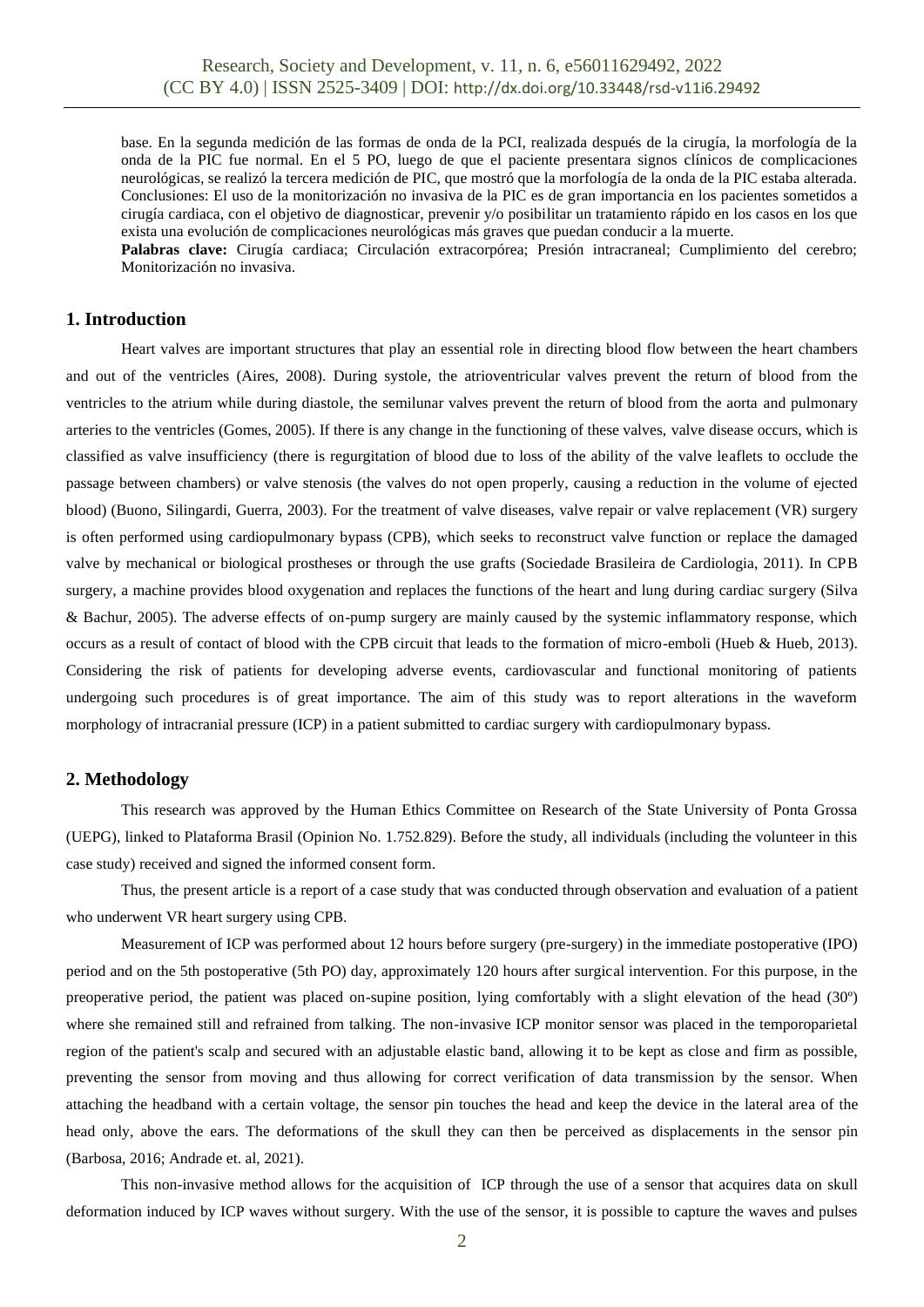of the ICP that reach the blood, causing expansions and retractions in its volume, being the sensor capable of detecting changes and converting them into numerical values that are impulses and prepared in graphics for interpretation by health professionals (Bollela et al, 2017). This medical device is intended to monitor ICP variations in patients with suspected ICP changes or changes in intracranial compliance. The information is processed and sent in the form of a report with the image waveform and additional information directly on the monitor screen (Andrade et. al, 2021; Bollela et al, 2017).

The morphological analysis of ICP waveforms provides information about intracranial compliance. An increase in ICP waveforms and subsequent decrease in brain compliance lead to a change in the morphology of the ICP pulse. In normal conditions, the ICP waveform morphology exhibits the pattern P1>P2, but when ICP is altered, this changes to P2>P1 (Silva, 2016; Bollela et.al, 2017). Thus, the P2/P1 ratio was defined as the ratio between the amplitude of these two peaks (R=AmpP2/AmpP1), with P2/P1<1.0 being indicative of unchanged ICP. The analysis of ICP morphology and P2/P1 ratio values were performed by Analytics $\Box$ , which is an analysis system developed by Brain4Care Inc.

In the present study, this system was tested in a patient who developed neurological complications such as decreased level of consciousness, cerebral vasospasm, seizures, hemiparesis, intraparenchymal hematoma, stroke, among others, after cardiac surgery.

We sought to evaluate this patient due to the interest in evaluating whether post-cardiac surgery neurological complications could interfere with ICP, so that we can indicate the use of non-invasive monitoring in patients undergoing such interventions, in order to try to minimize and/ or intervene early to minimize the effects of possible complications.

The aim of the study was to evaluate the waveform morphology of the ICP, which was monitored noninvasively in the pre- and postoperative periods of cardiac surgery, and to identify changes in brain compliance (suggestive of changes in ICP) resulting from the surgery.

### **3. Results**

#### **Case report**

A 52-year-old female patient with mitral valve insufficiency underwent surgery for mitral VR (MVR) with CPB. Her immediate response to the intervention was good, as the patient was active, alert, oriented and hemodynamically stable, responding to commands and without signs of mental confusion. But two days after the surgical procedure she developed excessive sleepiness, disorientation, cognitive impairment, and changes in attention level, which are common in neurological disorders.

The first noninvasive evaluation of ICP was performed one day before surgery (pre-surgery) with the patient awake, active, alert, and oriented. After the patient recovered from the anesthesia and was able to breathe without the aid of mechanical ventilation (after removal of the orotracheal tube (OTT)), the second noninvasive ICP evaluation was performed in the IPO. The third evaluation was performed on the 5th PO day, when the patient was drowsy and exhibited signs of a neurological disorder.

Early noninvasive monitoring (as soon as the first signs of neurological changes are detected) helps diagnose complications and allows for prompt treatment in an attempt to prevent development of more severe neurological complications and even death. Thus, an altered ICP waveform morphology would correlate with the signs exhibited by the patient, suggesting a change in brain complacency.

Table 1 summarizes the clinical findings at different times of ICP evaluation, which shows consistency between the clinical signs found by physicians and ICP waveform morphology, as shown in Figures 1, 2, and 3.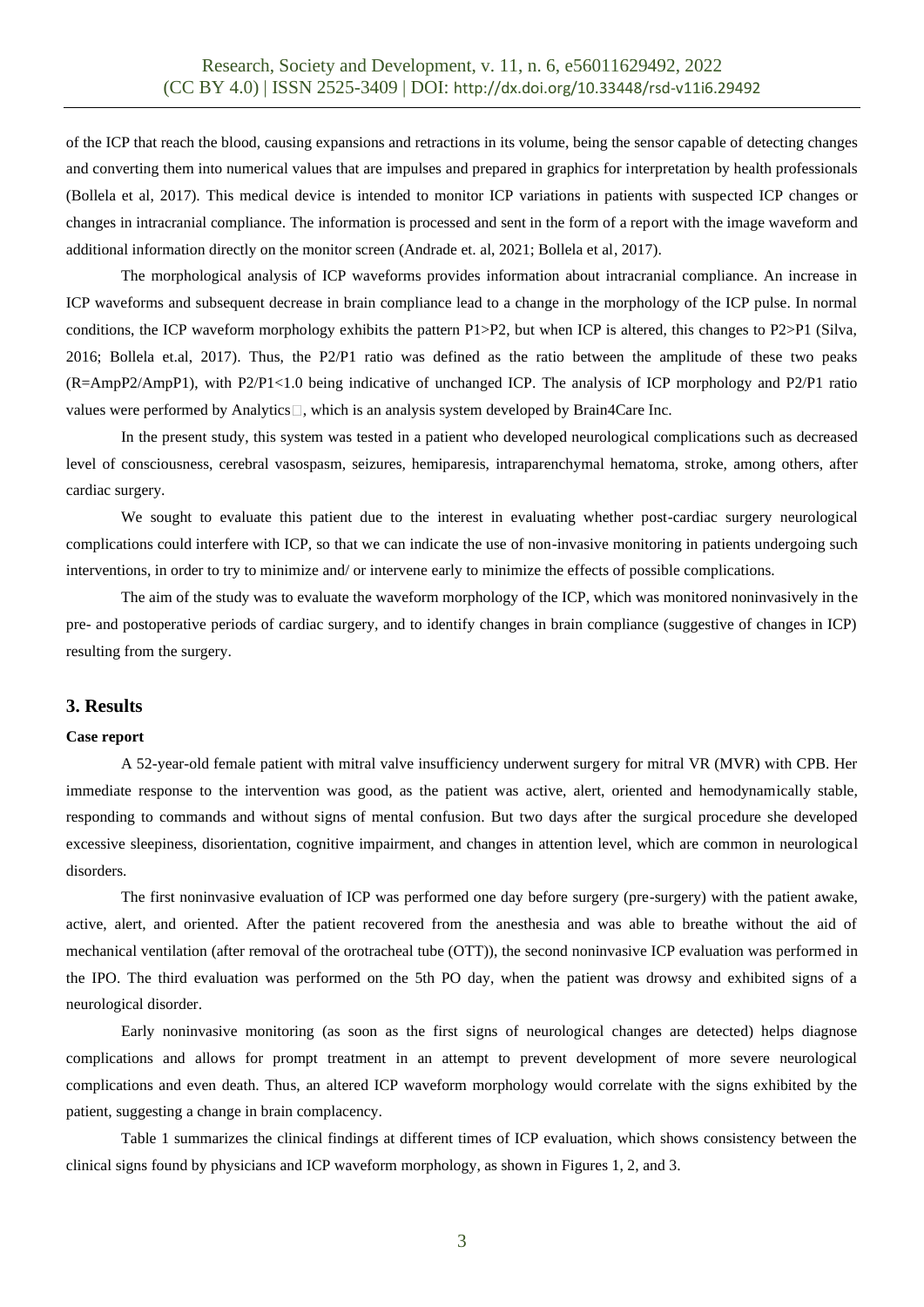| <b>ASSESSMENT</b>  | <b>ICP TRACING MORPHOLOGY</b>                      | <b>CLINICAL SIGNS</b>                         |
|--------------------|----------------------------------------------------|-----------------------------------------------|
| 1) Pre-surgery     | Slightly altered waveform ICP pattern (suggestive) | Patient<br>active.<br>alert.<br>awake.<br>was |
|                    | of altered intracranial compliance)                | oriented, and hemodynamically stable          |
|                    | P1 and P2 amplitudes are close, but P1>            |                                               |
| 2) Immediate       | ICP waveforms tracing within the normal range      | Patient was sleepy but responsive, on         |
| postoperative      | P1 > P2                                            | spontaneous ventilation, and had good         |
| period             |                                                    | post-surgical evolution                       |
| 3) 5 <sup>th</sup> | Altered waveforms ICP morphology: P2>P1            | Patient was sleepy, unresponsive to           |
| postoperative      |                                                    | commands.<br>with<br>signs<br>of<br>a a       |
| day                |                                                    | neurological disorder                         |

**Table 1:** Findings during the evaluations.

Source: Authors themselves.

In the preoperative evaluation, the patient's waveforms ICP morphology was slightly altered (probably due to the underlying cardiovascular disease), with P1>P2 (Table 1; Figure 1). At this time, the patient was hemodynamically stable, awake, alert, and oriented.





Source: Authors themselves (image generated by the system "ICP morphology analyzer"- Braincare Health Technology).

The second waveforms ICP measurement was performed after surgery and removal of the TOT, but was still during the IPO period. The morphology of the ICP pulse was within the normal range, with P1>P2 (Table 1; Figure 2). During this assessment, the patient was drowsy but responsive.



**Figure 2:** Morphology of the waveforms ICP in the IPO.

Source: Authors themselves (image generated by the system "ICP morphology analyzer" - Braincare Health Technology).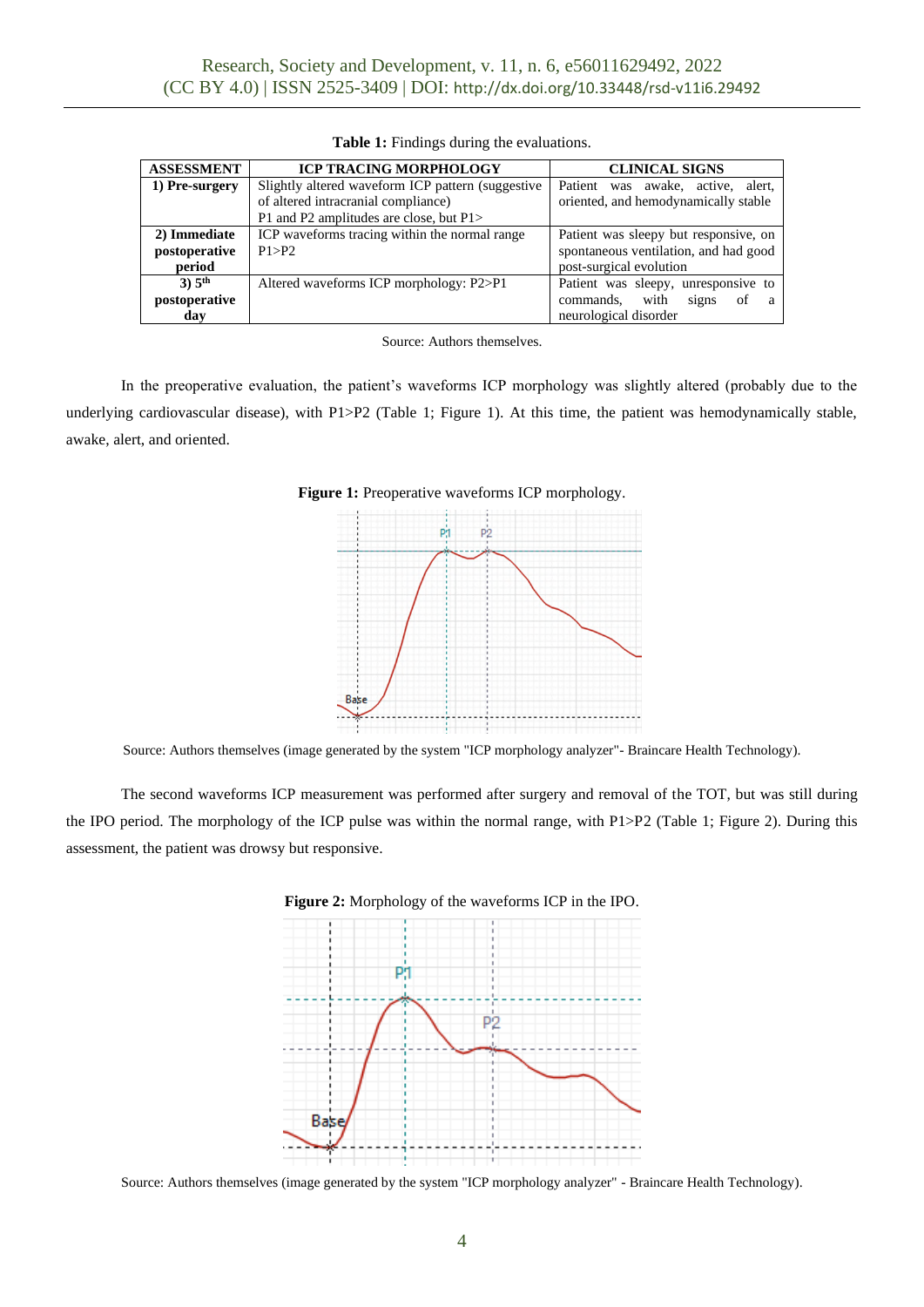On the 5th PO day, the patient was extremely sleepy, unresponsive, and with clinical signs of neurological complications, but was not given a diagnosis until the moment of monitoring. She underwent a third ICP measurement, which showed that the morphology of the ICP pulse was altered, now being P2>P1 (Figure 3).

**Figure 3:** Morphology of the waveforms ICP on the 5th PO day.



Source: Authors themselves (images generated by the system "ICP morphology analyzer" - Braincare Health Technology).

After investigation by computed tomography (performed on the 6th PO day), ischemic cerebellar stroke associated with compression of the fourth ventricle was diagnosed. Three days after the last evaluation (8th PO day) and after developing several complications, the patient had a cardiopulmonary arrest and died.

## **4. Discussion**

Cardiac surgery is associated with several complications, with the most common being cardiac and pulmonary complications, bleeding, infection of the surgical wound, cerebrovascular diseases, and neurological complications (Beccaria et. al, 2015).

The cardiovascular status may interfere with waveforms ICP and values because under normal conditions, ICP undergoes fluctuations determined by respiratory and cardiac cycles; therefore, it is an important parameter that needs to be evaluated in patients after undergoing cardiac surgery (Carvalho et al, 2006; Westerdahl, 2005).

Carbon dioxide (CO2) has a relaxing effect on the muscles of brain vessels and changes in its levels affect brain vascular resistance, blood flow, and blood volume. Accumulation of CO2 in the interstitial space leads to tissue acidosis, which causes relaxation of the smooth muscles of microcirculation vessels and reduces peripheral vascular resistance. Conversely, when CO2 is eliminated and tissue pH increases, vascular resistance increases and waveforms ICP rises as a consequence (Carlotti et al., 1998). Because waveforms ICP is directly related to cranial volume, its elevation above the normal range may result in reduced blood flow, with consequent ischemia or structural damage due to compression or friction of the brain tissue with the skull, thereby leading to secondary complications (Giugno et. al, 2003).

Non-invasive evaluation of ICP performed on the 5th PO day using a sensor on the temporal region of the head demonstrated a change in the morphology of the ICP pulse (P2>P1), suggesting changes in brain compliance related to a possible increase in ICP.

Some authors report that neurological complications are usually associated with the formation of micro-emboli during the surgical procedure as a result of the systemic inflammatory response caused by contact of blood with the CPB circuit, stating that this has a direct effect on the pathogenesis of neurological abnormalities detected in the postoperative period (Hueb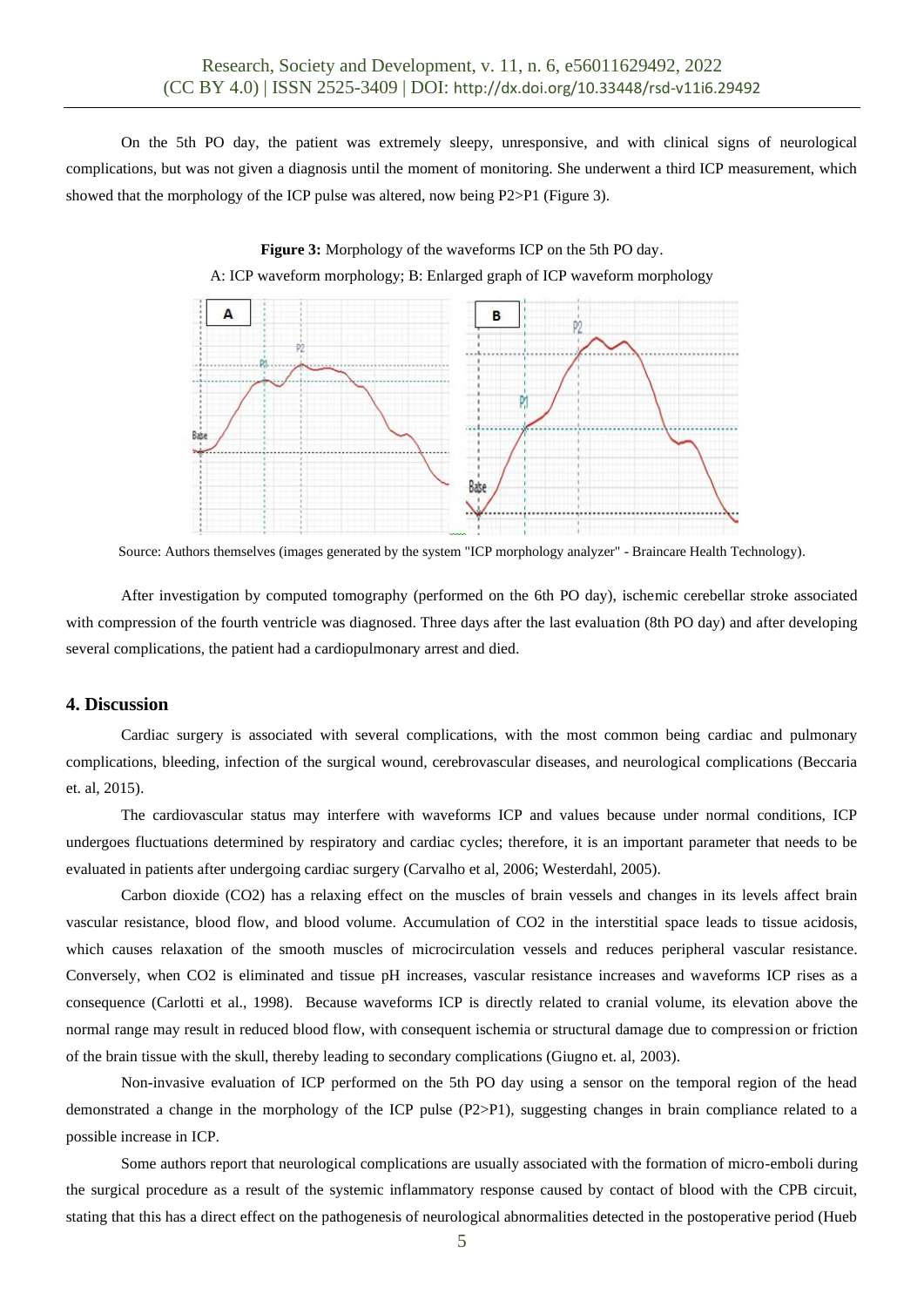& Hueb, 2013; Werneck & Loures, 1973).

Artificial oxygenators contribute to the formation of a large number of micro-emboli during the CPB period and, depending on their size, these emboli may be retained in the brain capillaries. Thus, the use of CPB may result in serious neurological complications, such as leukocyte agglutination with deposition in the microcirculation, neurological disorders, cognitive impairment, changes in the level of attention, changes in the sleep-wake cycle, changes in gait, changes in memory, simple disorientation, mild to extreme confusion, and psychomotor agitation (Lelis & Auler Jr, 2004; Barbosa et al., 2010; Torrati & Dantas, 2012). Neurological lesions may also occur due to changes in blood flow, prolonged hypoxia, a systemic inflammatory response, micro-emboli, intracardiac thrombi, and air emboli (Barbosa et al., 2010).

Postoperative neurological dysfunctions compromise the quality of life of the affected patients and can range from transient discomfort to irreversible damage to the central nervous system, such as hemorrhage, brain ischemia, or stroke (Lelis & Auler Jr, 2004; Barbosa et al., 2010; Torrati & Dantas, 2012).

A study involving 320 patients who underwent heart surgery, of which 310 underwent CPB, showed that only 7.8% had postoperative complications. A total of 24 patients had severe neurological complications, of which 10 patients had air embolism, six had cerebral ischemia, two had fat embolism, two had calcium embolism, one had venous hypertension, and three had other complications (Werneck & Loures, 1973).

A study involving 83 patients submitted to cardiac surgery using CPB showed that the percentage of neurosensory alterations characterized by agitation, cognitive deficit, or seizures was 43.2% in the group that had shorter CPB time (up to 85 minutes) and 43.6% in the group with longer CPB time (more than 85 minutes). Thus, they concluded that the frequency of most neurological complications occurring in the IPO period was similar regardless of CPB time (Torrati & Dantas, 2012).

The patient assessed in our study developed neurological dysfunction after undergoing MVR surgery and then died eight days after the surgery. A study that analyzed the medical records of 2648 patients showed that 41% of patients who developed neurological lesions eventually died (Beccaria et. al, 2015).

In another study conducted to investigate the types of complications occurring in the postoperative period (until the 2nd day after surgery) of coronary artery bypass graft (CABG), data were collected from the electronic medical records of 119 individuals. It was found that 28 patients (23.5%) had some type of complication. Six patients (5%) had neurological complications, including stroke, aphasia, behavioral changes, agitation, apathy, diffuse brain damage, and mental confusion (Carvalho et. al, 2006).

The investigation of the medical records of 204 patients undergoing cardiac surgery showed that the prevalence of complications in the IPO was 58%, which were mostly pulmonary complications (31.02%), followed by cardiac (15.78%) and neurological complications (13.9%). The main neurological complications observed were altered level of consciousness or coma; sensory, motor or reflex alterations at any time during the postoperative period; and stroke (Soares et. al, 2011).

Barbosa et al. (2010), in a review article, reported that 51.7% of analyzed papers described the occurrence of neurological complications in procedures that used CPB. In addition, the authors of a retrospective study reviewing the medical records of 493 patients undergoing on-pump CABG reported an age over 70 years and a previous history of stroke, peripheral vascular disease, chronic renal failure, smoking, diabetes mellitus, proximal aortic atherosclerosis, and hypertension as risk factors for stroke, as well as observed a high mortality rate in patients who had stroke as a complication after on-pump CABG surgery (Silva & Bachur, 2005).

The complication that the patient experienced in the present study, which presented after surgical intervention with CPB, was an ischemic cerebellar stroke associated with fourth ventricular compression and increased ICP, confirmed by invasive monitoring through the insertion of an intracerebral catheter connected to a transducer and to a display at the patient's bedside. Neurosurgery involving implantation of an external ventricular drain to normalize ICP was necessary.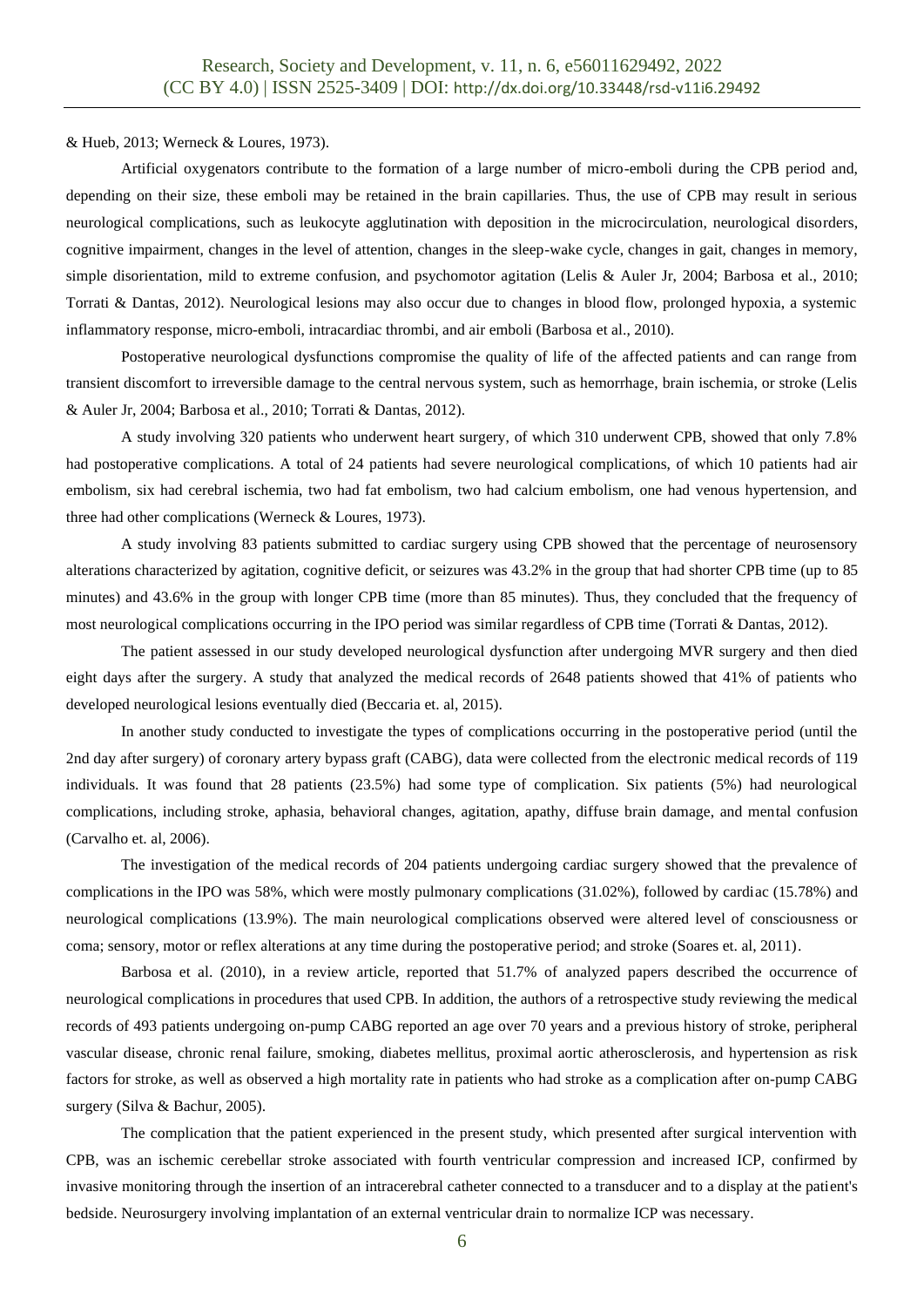Unfortunately, one of the limitations of this study was the non-invasive monitoring of the ICP after the patient's death, due to protocol issues at the Hospital Unit, which prioritizes the preparation and referral of the body to the morgue as soon as possible, in order to enable the funeral service to take the appropriate measures for funeral and burial ceremonies. Such monitoring could elucidate whether after death there would be important changes related to ICP, which could predict worsening of the clinical picture capable of culminating in the death of patients.

# **5. Conclusion**

In view of the possibility of several neurological complications occurring after cardiac surgery, the monitoring of vital signs and cardiovascular and neurological functions is important in following up the clinical course of patients. Thus, the use of noninvasive monitoring of ICP is a tool that will greatly aid in diagnosis, prevention and/or fast treatment of the condition in an attempt to prevent the development of more severe neurological complications and even death. Prospective studies are still needed to clarify the relationship between the complications of cardiac surgery with CPB and changes in brain compliance. Therefore, it is suggested that further studies seek to investigate this relationship.

#### **Acknowledgments**

The Brain4care team for providing the equipment and giving us all the support to carry out the research and execute the article; in particular for Nicollas Rabelo for providing language help, writing assistance or proof reading the article. We would also like to thank the entire team at Hospital do Coração Bom Jesus, which allowed the research to be carried out in its outpatient setting and in the Coronary Care Unit.

### **References**

Aires, M. M. (2008). *Fisiologia*. (3a ed.), Ed. Guanabara Koogan.

Andrade, R. A. P., Membro, I. E. E. E., Oshiro, H. E., Miyazaki, C. K., Hayashi, C. Y., Morais, M. A., Brunelli, R. & Carmo, J. P. (2021). Monitoramento de pressão. IEEE Sensor Journal. 20(20), 1-9.

Barbosa, C. R. (2016). *Avaliação laboratorial e monitoração não invasiva da pressão intracraniana em pacientes selecionados à hemodiálise*. Dissertação de mestrado (PPGCF), Universidade Estadual de Ponta Grossa-PR. < https://www3.uepg.br/sebisa/departamentos/declin/>

Barbosa, N. F., Cardinelli D. M. & Ercole F. F. (2010). Determinantes de Complicações Neurológicas no Uso da Circulação Extracorpórea (CEC). *Arquivo Brasileiro de Cardiologia*, 95, 151-157.

Beccaria, L. M., Cesarino C. B., Werneck, A. L., Correio N. C. G., Correio, K. S. S. & Correio M. M (2015). Complicações pós-operatórias em pacientes submetidos à cirurgia cardíaca em hospital de ensino. *Arquivo de Ciências da Saúde*, 22, 37-41.

Bollela, V. R., Frigieri, G., Vilar, F. C., Spavieri JR, D. L. Tallarico, G. M., Andrade R. A. P., et al. (2017) Noninvasive intracranial pressure monitoring for HIV-associated cryptococcal meningitis. *Brazilian Journal of Medical and Biological Research*, 50, 1-5.

Buono, H. C. D., Silingardi, R., Guerra M. S. B. & Uyeda, M. (2015). Fisiologia cardíaca, valvopatias e a atuação do nutricionista. *Revista Saúde em Foco*, 7, 197-202.

Carlotti, J. R. C., Benedicto, O. C. & Dias, L. A. A. (1998). Hipertensão intracraniana. *Revista Medicina-* Ribeirão Preto, 31, 552-562.

Carvalho, A. R. S., Matsuda,L. M., Carvalho, M. S. S., Almeida, R. M. S. S. A. & Schneider, D. S. L. G. (2005). Complicações no pós-operatório de revascularização miocárdica. *Revista Ciência, Cuidado e Saúde*, 5, 50-59.

Giugno, K. M., Maia, T. R., Kunrath, C. L. & Bizzi, J. J. (2003). Tratamento da hipertensão intracraniana. *Jornal de Pediatria* – 79(4), 287-296.

Gomes, O. M. (2005). *Fisiologia Cardiovascular Aplicada*. Editora: Edicor.

Hueb, T. O. & Hueb, W. (2013). Revascularização do miocárdio com e sem circulação extracorpórea. *Revista Brasileira de Medicina*, São Paulo, 70(1), 39-45. < http://www.moreirajr.com.br/revistas.asp?fase=r003&id\_materia=5324.

Lelis, R. G. B. & Auler JR, J. O. C. (2004). Lesão Neurológica em Cirurgia Cardíaca: Aspectos Fisiopatológicos. *Revista Brasileira de Anestesiologia*, 54, 607-617.